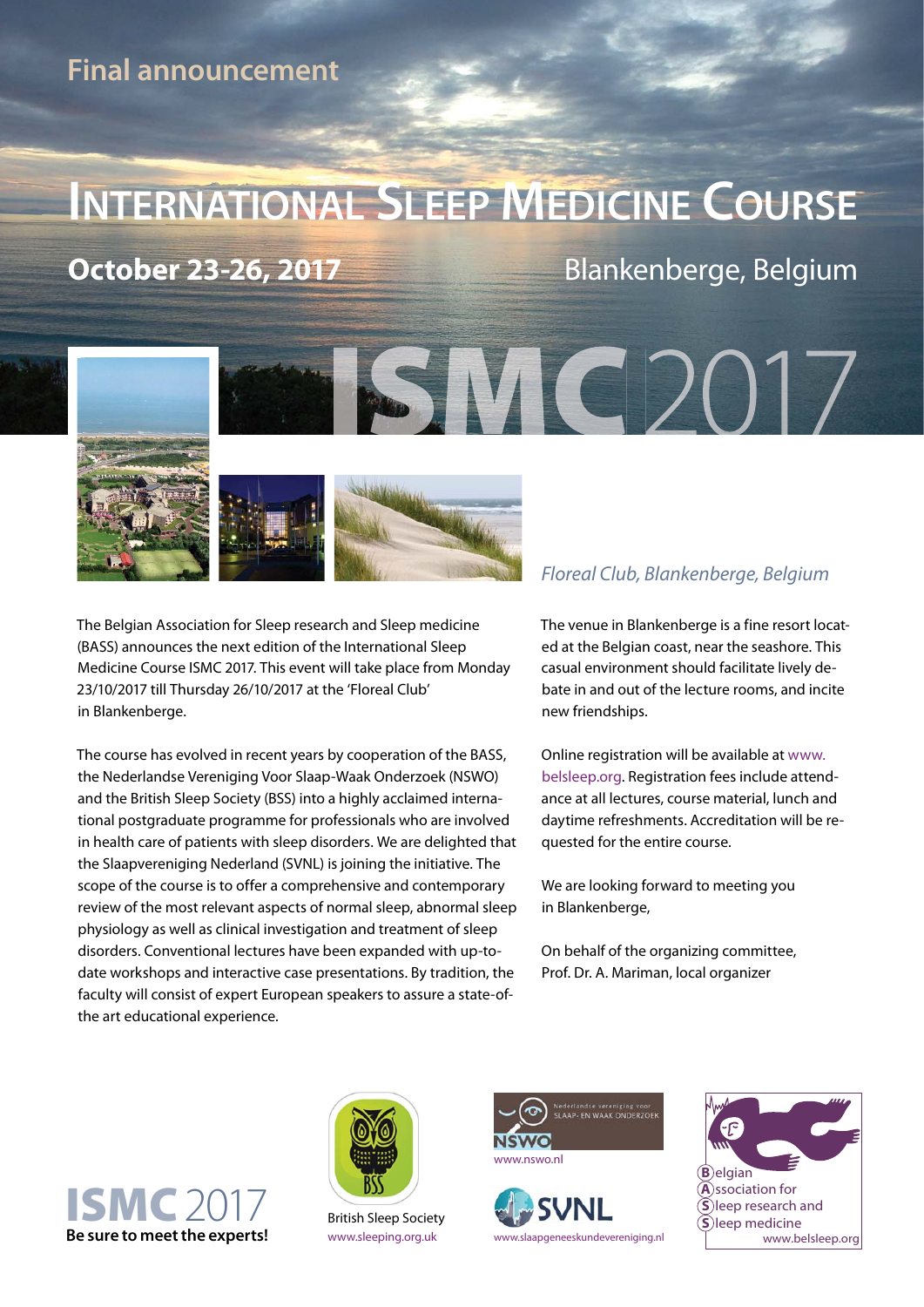# **ISMC** 2017

### Program

#### **Monday 23.10.2017**

| Module 1 SLEEP PHYSIOLOGY                                    |                                                 |  |  |  |
|--------------------------------------------------------------|-------------------------------------------------|--|--|--|
| 8:30<br>1                                                    | Regulation of the sleep-wake cycle              |  |  |  |
| 9:00<br>$\overline{2}$                                       | Circadian rhythm physiology                     |  |  |  |
| 9:30<br>$\overline{3}$                                       | Age and gender differences in sleep             |  |  |  |
| 10:00                                                        | 4 Functional neuroanatomy of the sleeping brain |  |  |  |
| 10:30 Break                                                  |                                                 |  |  |  |
| 11:00                                                        | 5 Neurotransmitters of sleep and waking         |  |  |  |
| 11:30<br>61                                                  | Cardio-respiratory physiology in sleep          |  |  |  |
| 12:00<br>71                                                  | Sleep and endocrine physiology                  |  |  |  |
| 12:30 Lunch*                                                 |                                                 |  |  |  |
| Module 2 SI FFP ASSESSMENT                                   |                                                 |  |  |  |
| (WORKSHOP: 5 rotating sessions) 13:30 - 17:00; break @ 15:00 |                                                 |  |  |  |
| 8                                                            | Taking a sleep history in the adult             |  |  |  |
| 9                                                            | Taking a sleep history in the child             |  |  |  |
| 10I                                                          | Polysomnography recording principles            |  |  |  |
| 11                                                           | Other techniques (MSLT, MWT, actigraphy)        |  |  |  |
| 121                                                          | Scoring rules                                   |  |  |  |
| $20:00 -$                                                    | Special event:                                  |  |  |  |
| 21:00                                                        | Relaxing evening: Introduction to mindfulness   |  |  |  |

### **Tuesday 24.10.2017**

#### Module 3 **SLEEP-DISORDERED BREATHING (SDB)** 8:30 13 Pathophysiology of SDB 9:00 14 Clinical and diagnostic aspects of SDB 9:30 15 SDB in children 10:00 16 Cardiovascular & metabolic comorbidities of SDB 10:30 Break 11:00 17 SDB in obesity, cardiac and respiratory failure 11:30 18  $(C)$ PAP principles and guidelines 12:00 19 Surgical treatment of SDB 12:30 Lunch\* Module 4 **DIAGNOSIS AND TREATMENT OF SDB**  (WORKSHOP: 5 rotating sessions) 13:30 - 17:00; break @ 15:00 20 Case records in SDB (adults and children) 21 Practical aspects of PAP therapy 22 Stepped care approach to central sleep apnea

- 23 MRA therapy in daily practice
- 24 Ambulatory and telemetric sleep medicine

#### **VENUE**

#### Floreal Club Blankenberge www.florealclub.be

Koning Albert I Laan 59 8370 Blankenberge





#### **HANDOUTS**

Educational material will be made

### **Wednesday 25.10.2017**

|                                      |                 | Module 5 INSOMNIA & CIRCADIAN RHYTHM DISORDERS                                                 |  |  |
|--------------------------------------|-----------------|------------------------------------------------------------------------------------------------|--|--|
| 8:30                                 |                 | 25 Insomnia disorder                                                                           |  |  |
| 9:00                                 |                 | 26 Comorbid insomnia                                                                           |  |  |
| 9:30                                 | 27              | Role of sleep in medically unexplained physical<br>symptoms (MUPS)                             |  |  |
| 10:00                                |                 | 28 Insomnia in children                                                                        |  |  |
| 10:30 Break                          |                 |                                                                                                |  |  |
| 11:00                                |                 | 29 Cognitive behavioural therapy of insomnia                                                   |  |  |
| 11:30                                |                 | 30 Drug treatment of insomnia                                                                  |  |  |
| 12:00                                | 31              | Clinical assessment and management of circadian<br>sleep disorders                             |  |  |
| 12:30 Lunch*                         |                 |                                                                                                |  |  |
| Module 6 NEUROLOGICAL SLEEP DISORDER |                 |                                                                                                |  |  |
| 13:30                                |                 | 32 Narcolepsy and its differential diagnosis                                                   |  |  |
| 14:00                                |                 | 33 Treatment of hypersomnia                                                                    |  |  |
| 14:30                                |                 | 34 Parasomnias                                                                                 |  |  |
| 15:00 Break                          |                 |                                                                                                |  |  |
| 15:30                                |                 | 35 Epilepsy in sleep                                                                           |  |  |
| 16:00                                | 36              | Movement disorders with focus on Restless Legs<br>Syndrome and periodic limb movement disorder |  |  |
| 16:30                                | 37 <sup>1</sup> | Sleep in neurodegenerative disorders                                                           |  |  |
| $20:00 -$<br>21:00                   |                 | Steering committee ISMC                                                                        |  |  |

| <b>Thursday 26.10.2017</b>                     |                                                             |  |
|------------------------------------------------|-------------------------------------------------------------|--|
| Module 7                                       |                                                             |  |
| PRACTICAL APPROACH TO INSOMNIA AND HYPERSOMNIA |                                                             |  |
|                                                | (WORKSHOP: 5 rotating sessions) 8:30 - 12:30; break @ 10:00 |  |
|                                                | 38 Case records in adult insomnia / hypersomnia             |  |
|                                                | 39 Case records in pediatric insomnia / hypersomnia         |  |
| 40                                             | Chronotherapy, light and melatonin treatment in<br>practice |  |
|                                                | 41 Sleep, vigilance and (driving) safety                    |  |
| 12:30 Lunch*                                   |                                                             |  |
| 14:00 Adjourn                                  |                                                             |  |

**REGISTRATION FEE** \* lunches 23-26/10 are included

#### **REGISTRATION**

Registration fee: 1200 € After registration you will be contacted about your optional accommodation at the Floreal Hotel (ca. 400  $\in$  / 3 nights incl. dinner). Online registration at

## [www.belsleep.org](http://belsleep.org/education.aspx)